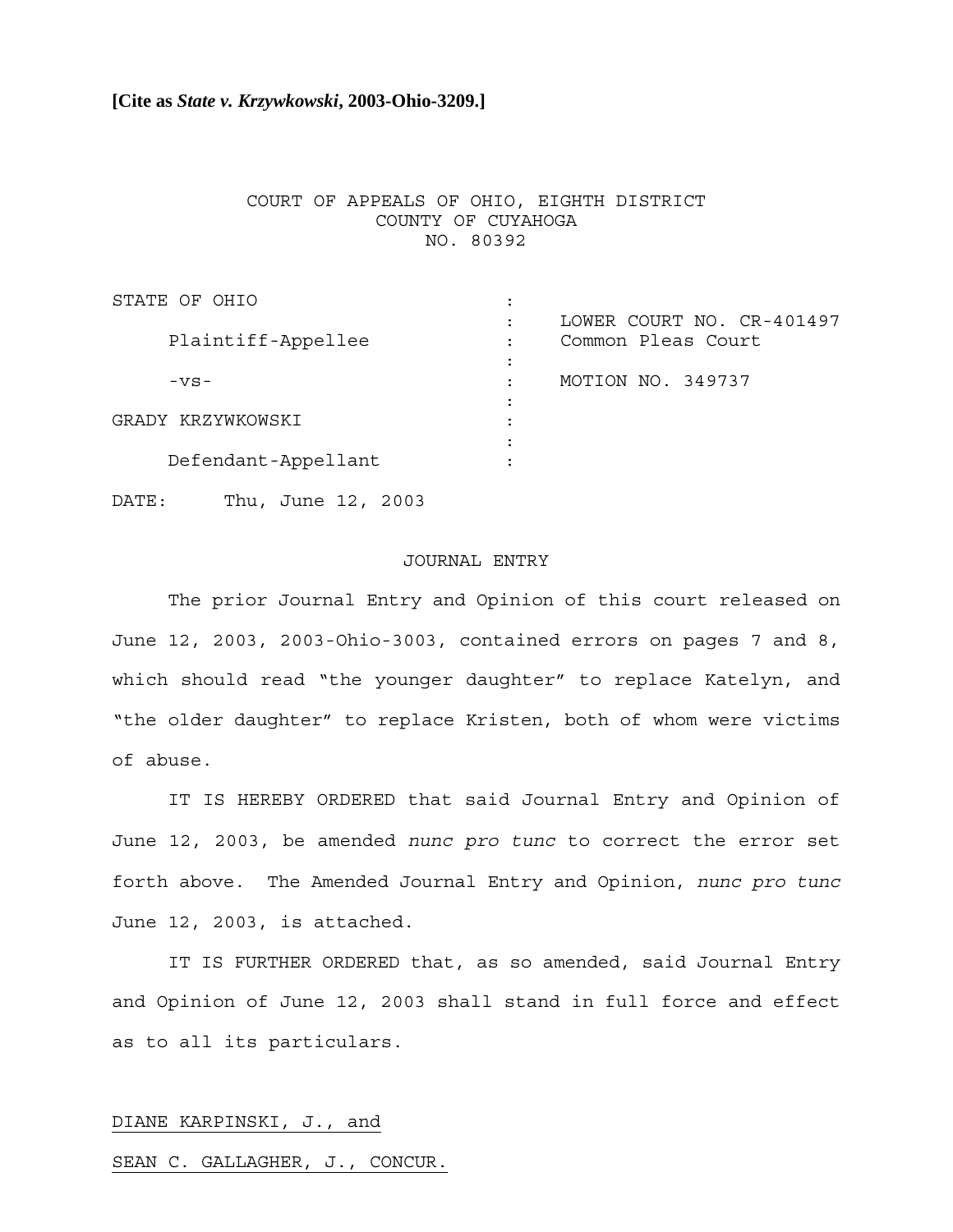PATRICIA ANN BLACKMON PRESIDING JUDGE

# COURT OF APPEALS OF OHIO, EIGHTH DISTRICT

COUNTY OF CUYAHOGA

NO. 80392

| STATE OF OHIO            |                                                                      |
|--------------------------|----------------------------------------------------------------------|
|                          | JOURNAL ENTRY                                                        |
| Plaintiff-Appellee       |                                                                      |
|                          | and                                                                  |
| $-VS-$                   | OPINION                                                              |
| GRADY KRZYWKOWSKI        |                                                                      |
|                          |                                                                      |
| Defendant-Appellant      |                                                                      |
|                          |                                                                      |
|                          |                                                                      |
| DATE OF ANNOUNCEMENT     | JUNE 12, 2003                                                        |
| OF DECISION:             |                                                                      |
|                          |                                                                      |
| CHARACTER OF PROCEEDING: | Application for Reopening<br>Motion No. 343757                       |
|                          | Lower Court No. CR-401497                                            |
|                          | Common Pleas Court                                                   |
|                          |                                                                      |
| JUDGMENT:                | Application Denied.                                                  |
|                          |                                                                      |
|                          |                                                                      |
| DATE OF JOURNALIZATION:  |                                                                      |
|                          |                                                                      |
| APPEARANCE:              |                                                                      |
|                          |                                                                      |
| For Plaintiff-Appellee:  | WILLIAM D. MASON                                                     |
|                          | Cuyahoga County Prosecutor                                           |
|                          | T. ALLAN REGAS<br>JON W. OEBKER                                      |
|                          |                                                                      |
|                          | Assistant County Prosecutors<br>9 <sup>th</sup> Floor Justice Center |
|                          | 1200 Ontario Street                                                  |
|                          | Cleveland, Ohio 44113                                                |
|                          |                                                                      |
| For Defendant-Appellant: | MICHAEL T. FISHER                                                    |
|                          | 55 Public Square, Ste. 1010<br>Cleveland, Ohio 44113-1901            |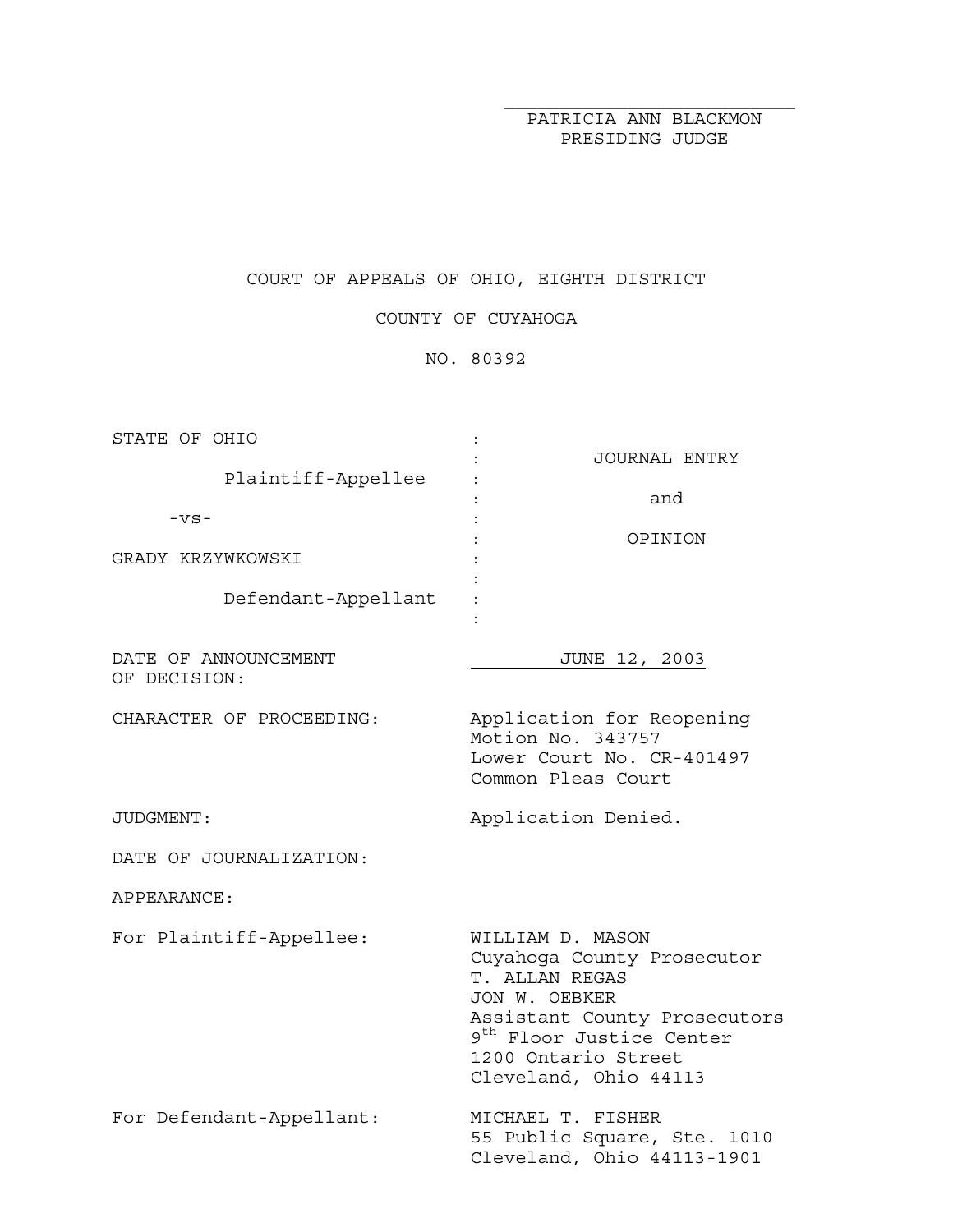DAVID BODIKER MOLLY J. MCANESPIE State Public Defenders Office of the Public Defender 8 East Long Street, 11<sup>th</sup> Floor Columbus, Ohio 43215

PATRICIA ANN BLACKMON, P.J.:

**{¶1}** On November 27, 2002, the applicant, Grady Krzywkowski, applied, pursuant to App.R. 26(B) and *State v. Murnahan* (1992), 63 Ohio St.3d 60, 584 N.E.2d 1204, to reopen this court's judgment in *State v. Krzywkowski*, Cuyahoga App. No. 80392, 2002-Ohio-4438, in which this court affirmed his convictions of four counts of rape and two counts of gross sexual imposition against two of his young children. Mr. Krzywkowski asserts that his appellate counsel was ineffective. On February 7, 2003, the State of Ohio filed its brief in opposition, and on March 7, 2003, Mr. Krzywkowksi filed his reply brief. For the following reasons, this court denies the application to reopen.

**{¶2}** First, res judicata properly bars this application. See, generally, *State v. Perry* (1967), 10 Ohio St.2d 175, 226 N.E.2d 104. Res judicata prevents repeated attacks on a final judgment and applies to all issues which were or might have been litigated. In *Murnahan,* the supreme court ruled that res judicata may bar a claim of ineffective assistance of appellate counsel unless circumstances render the application of the doctrine unjust.

**{¶3}** When Mr. Krzywkowski appealed to the Supreme Court of Ohio, he explicitly argued that his appellate counsel was ineffective. $1$  This court has consistently held that such appeals

 $\frac{1}{1}$ <sup>1</sup>In February 2003 the Supreme Court of Ohio denied Mr. Krzywkowski's leave to appeal as not involving any substantial constitutional question.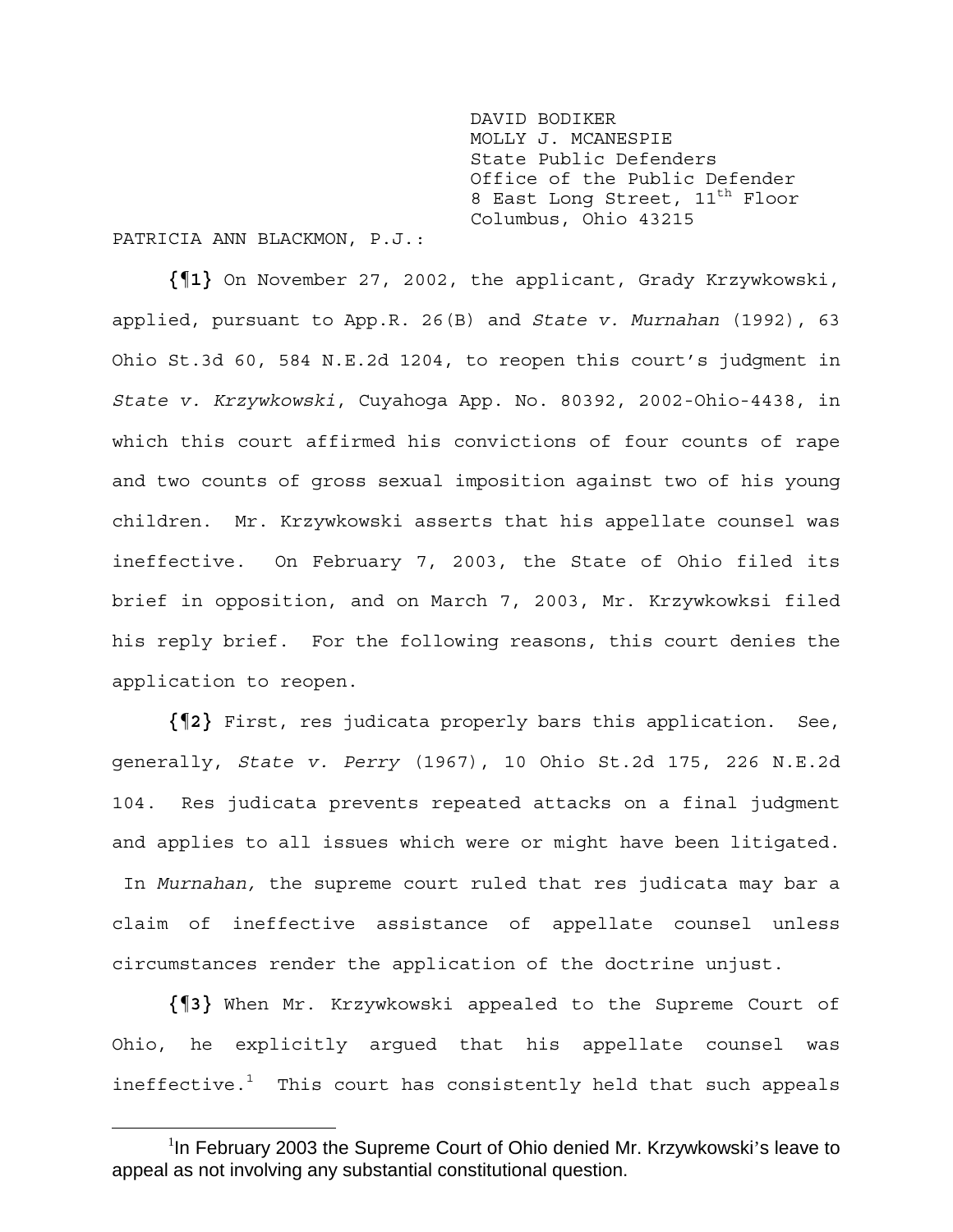bar claims of ineffective assistance of appellate counsel based on the principles of res judicata. *State v. Kaszas* (Sept. 21, 1998), Cuyahoga App. Nos. 72546 and 72547, reopening disallowed (Aug. 14, 2000), Motion No. 16752; *State v. Bussey* (Dec. 2, 1999), Cuyahoga App. No. 75301, reopening disallowed (Aug. 8, 2000), Motion No. 16647 and *State v. Bluford* (Dec. 9, 1999), Cuyahoga App. No. 75228, reopening disallowed (May 31, 2000), Motion No. 15241. $^2$ 

**{¶4}** Furthermore, in the present application Mr. Krzywkowski raises four assignments of error which he claims should have been argued. The fourth is that his appellate counsel should have federalized the initial arguments by citing certain federal cases. This is exactly the same argument he made to the Supreme Court of

Ohio, and the vast majority of these federal cases are the same ones he cited to the supreme court.

**{¶5}** Mr. Kryzwkowski makes various arguments why the application of res judicata would be unjust in his case: (1) broadly applying res judicata would render App.R. 26(B) a nullity, (2) counsel often needs more time to prepare an application as compared to a memorandum in support of jurisdiction, especially in

<sup>&</sup>lt;sup>2</sup> Massaro v. United States (Apr. 23, 2003), No. 01-1559, 538 U.S. <sub>15</sub>, 71 U.S.L.W. 4310, does not prohibit Ohio from using res judicata (a procedural default) to deny App. R. 26(B) applications claiming ineffective assistance of appellate counsel. First, the Court did not invoke the Constitution in adopting the rule that an ineffective-assistance-of-counsel claim may be brought in a collateral proceeding \*\*\* whether or not the petitioner could have raised the claim on direct appeal. The Court, rather, adopted the rule as the better position in resolving a conflict among the circuit courts. Additionally, *Massaro* concerns claims of ineffective assistance of trial counsel, rather than appellate counsel. A significant part of the Court's rationale was that the record on appeal is not a particularly useful tool for determining the effectiveness of trial counsel. That claim is better resolved on a specially prepared record. Such a consideration is not generally applicable to a claim of ineffective assistance of appellate counsel; the trial record and counsel's brief provide a solid foundation for evaluating the issue. Finally, this court in the present case reviewed the claim of ineffective assistance of appellate counsel on its merits.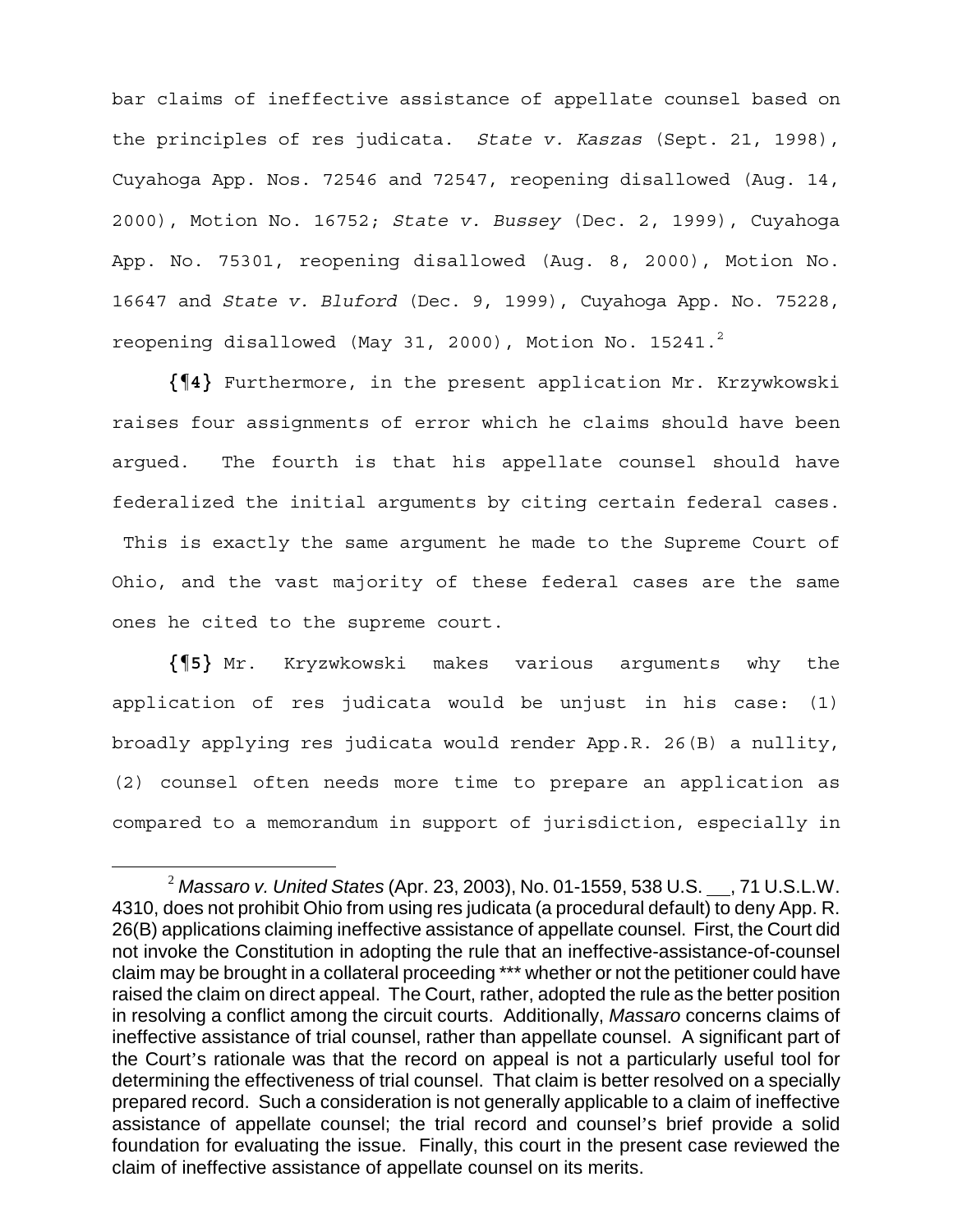the present case which had a 2,000-page transcript, and (3) appellate court judges should rule on claims of ineffective assistance of appellate counsel.

**{¶6}** These arguments are unpersuasive. First, the Supreme Court of Ohio has repeatedly ruled that even having the ability to raise the issue of ineffective assistance of appellate counsel in the supreme court may properly invoke res judicata to bar an App.R. 26(B) application. *State v. Terrell*, 72 Ohio St.3d 247, 1995-Ohio-54, 648 N.E.2d 1353; *State v. Dehler*, 73 Ohio St.3d 307, 1995-Ohio-320, 652 N.E.2d 987;3 *State v. Colombo*, 73 Ohio St.3d 306, 1995- Ohio-321, 652 N.E.2d 987; *State v. Hill*, 78 Ohio St.3d 174, 1997- Ohio-293, 677 N.E.2d 337; and *State v. Gillard*, 85 Ohio St.3d 363, 1999-Ohio-385, 708 N.E.2d 708. Furthermore, it seems just to apply res judicata when a defendant has previously raised the identical general issue, effective assistance of appellate counsel, in a higher court and that court has rejected the argument.

**{¶7}** Nevertheless, this court will examine the specific issues raised. In order to establish a claim of ineffective assistance of appellate counsel, the applicant must demonstrate that counsel's performance was deficient and that the deficient performance prejudiced the defense. *Strickland v. Washington* (1984), 466 U.S. 668, 80 L.Ed.2d 674, 104 S.Ct. 2052; *State v. Bradley* (1989), 42

 $\frac{1}{3}$ <sup>3</sup> Mr. Krzywkowski tries to distinguish *Terrell* and *Dehler* by noting that this court denied the App.R. 26(B) applications by reviewing the issues raised on their merits and that the supreme court then affirmed for the reasons stated in the appellate opinions. However, before this court examined the merits, it first ruled that the applications were barred by res judicata because the issues presented were or could have been raised on the defendants' appeals to the Supreme Court of Ohio.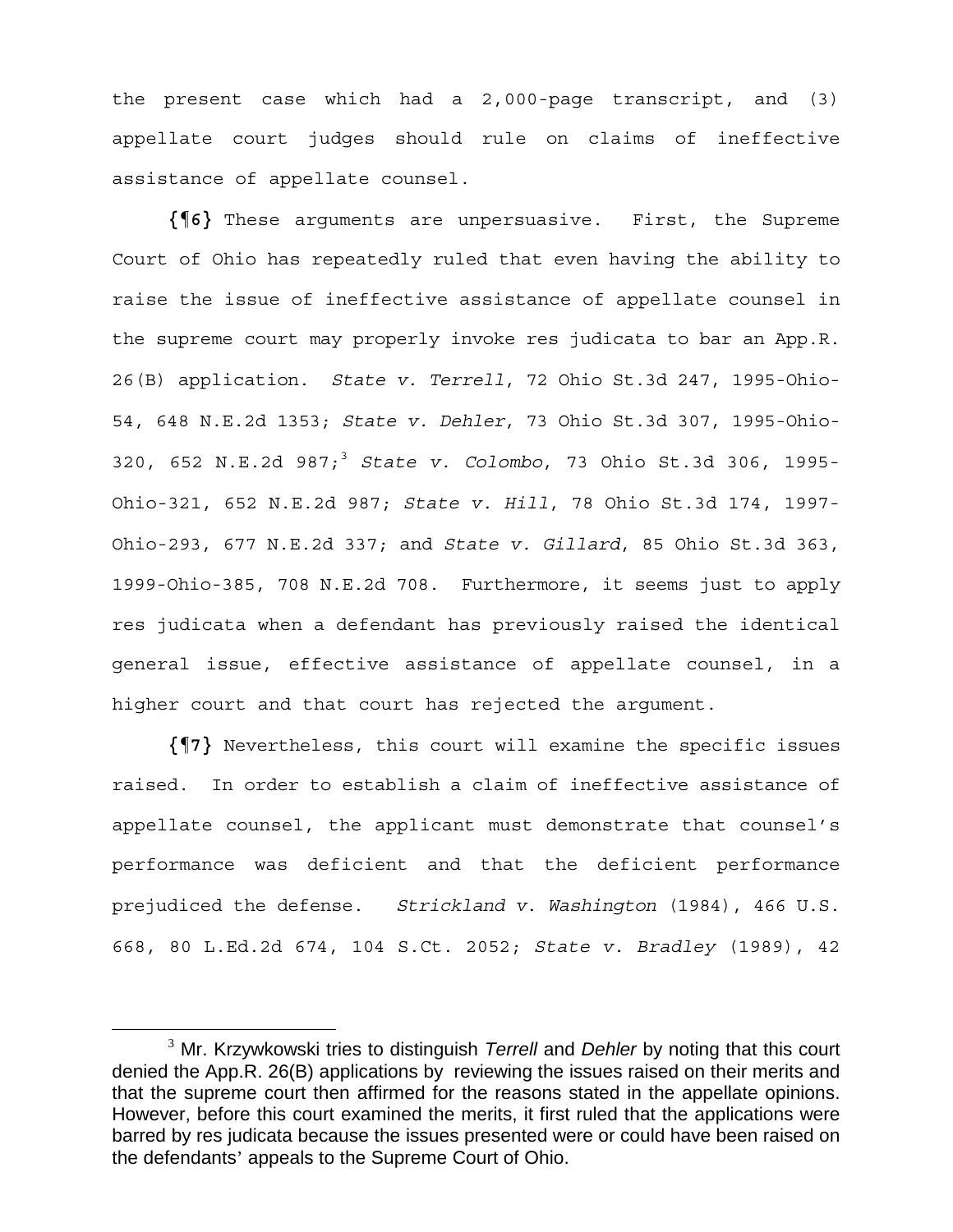Ohio St.3d 136, 538 N.E.2d 373, cert. denied (1990), 497 U.S. 1011, 110 S.Ct. 3258.

**{¶8}** In *Strickland* the United States Supreme Court ruled that judicial scrutiny of an attorney's work must be highly deferential. The Court noted that it is all too tempting for a defendant to second guess his lawyer after conviction and that it would be all too easy for a court, examining an unsuccessful defense in hindsight, to conclude that a particular act or omission was deficient. Therefore, "a court must indulge a strong presumption that counsel's conduct falls within the wide range of reasonable professional assistance; that is, the defendant must overcome the presumption that, under the circumstances, the challenged action 'might be considered sound trial strategy.'" *Strickland*, 104 S.Ct. at 2065.

**{¶9}** Specifically, in regard to claims of ineffective assistance of appellate counsel, the United States Supreme Court has upheld the appellate advocate's prerogative to decide strategy and tactics by selecting what he thinks are the most promising arguments out of all possible contentions. The court noted: "Experienced advocates since time beyond memory have emphasized the importance of winnowing out weaker arguments on appeal and focusing on one central issue if possible, or at most on a few key issues." *Jones v. Barnes* (1983), 463 U.S. 745, 77 L.Ed.2d 987, 103 S.Ct. 3308, 3313. Indeed, including weaker arguments might lessen the impact of the stronger ones. Accordingly, the Court ruled that judges should not second-guess reasonable professional judgments and impose on appellate counsel the duty to raise every "colorable"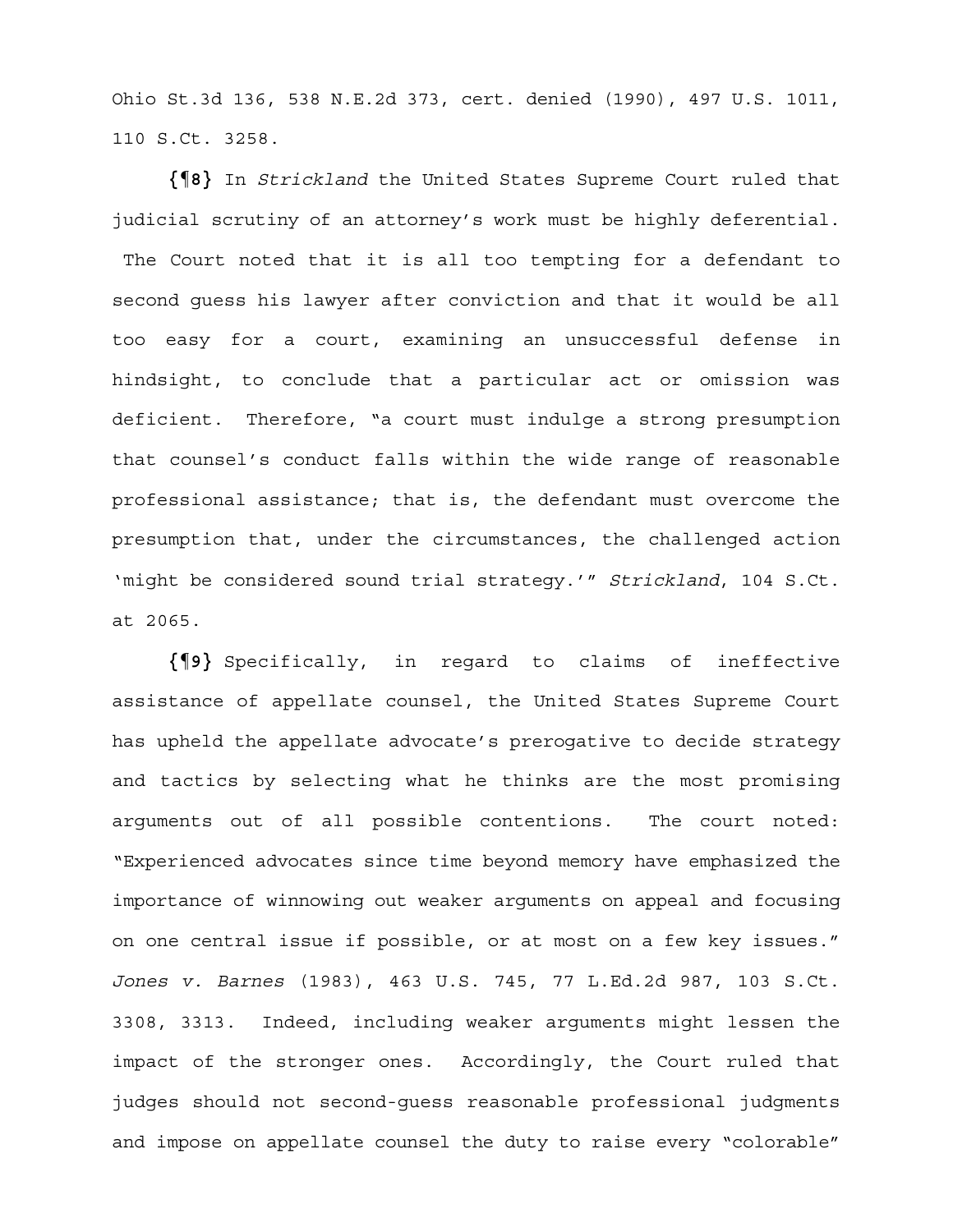issue. Such rules would disserve the goal of vigorous and effective advocacy. The Supreme Court of Ohio reaffirmed these principles in *State v. Allen*, 77 Ohio St.3d 172, 1996-Ohio-366, 672 N.E.2d 638.

**{¶10}** Moreover, even if a petitioner establishes that an error by his lawyer was professionally unreasonable under all the circumstances of the case, the petitioner must further establish prejudice: but for the unreasonable error there is a reasonable probability that the results of the proceeding would have been different. A court need not determine whether counsel's performance was deficient before examining prejudice suffered by the defendant as a result of alleged deficiencies.

**{¶11}** In the present case Mr. Krzywkowski's arguments on ineffective assistance of appellate counsel are not well taken. His first raises a double-pronged argument against testimony relating to young Katelyn Krzywkowski, e.g., the foster mother's observations of her bizarre behavior and accounts of how Mr. Krzywkowski physically and sexually abused her. Mr. Krzywkowski has four children. The grand jury indicted him for sexual abuse of three of the children, but not Katelyn, nor did she testify. Nevertheless, trial testimony referred to her. Mr. Krzywkowski now complains that his trial counsel was ineffective for failing to object to such testimony and also that the trial court abused its discretion in admitting such testimony because it was more prejudicial than probative. Therefore, appellate counsel should have argued this point.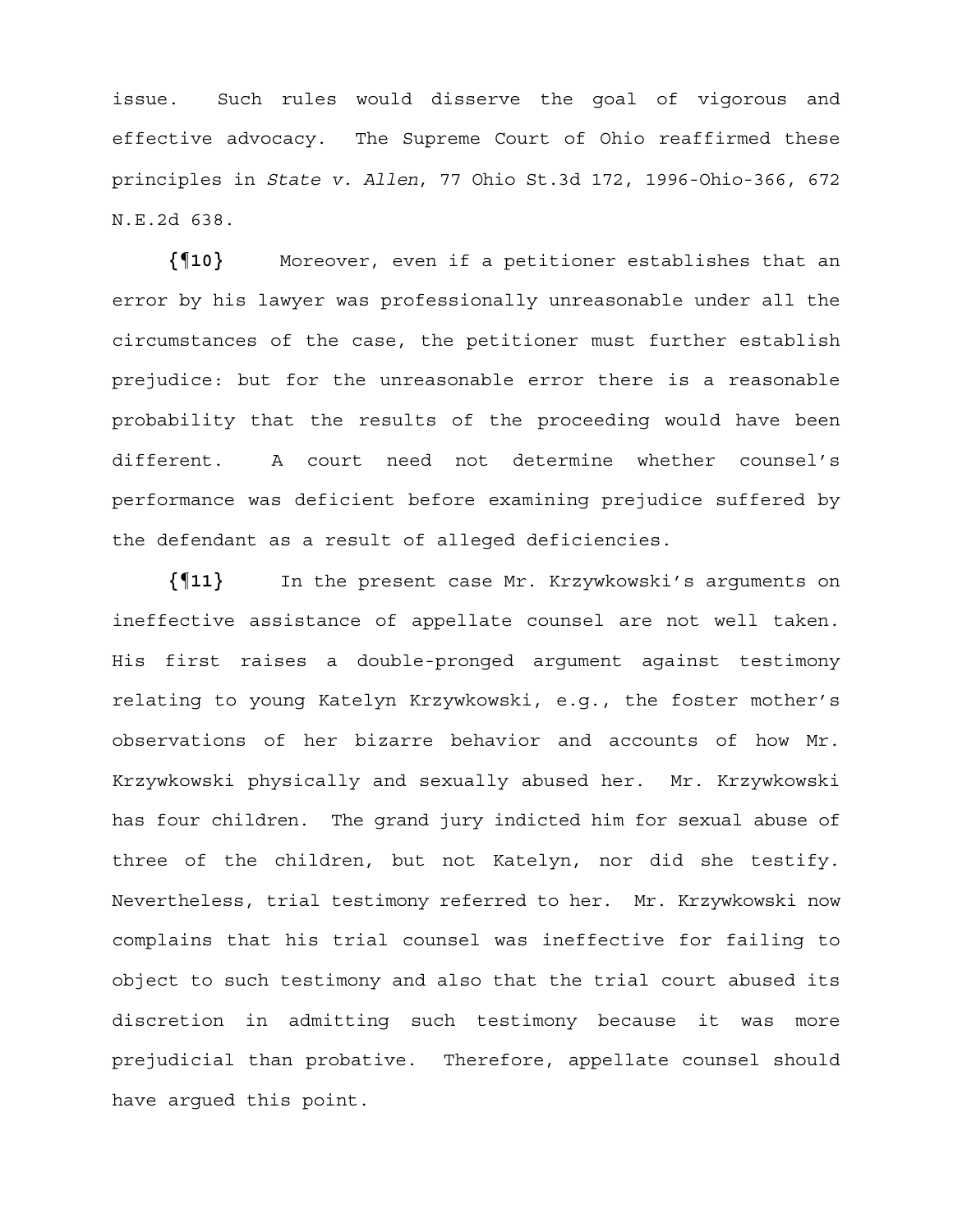**{¶12}** However, Mr. Kryzwkowski has not established appellate counsel's deficiency. First, appellate counsel referenced the testimony relating to Katelyn as part of other assignments of error, that the admission of "other bad acts" testimony was prejudicial error (Appellant's brief page 11) and that the verdict was against the manifest weight of the evidence. (Appellant's brief page 29.) Appellate counsel based his first assignment of error on the testimony given about various harsh or unusual forms of corporal punishment used on the children, for which Mr. Krzywkowski was not indicted. He also argued under manifest weight that "it is not surprising that the jury lost its way in deliberating upon the trial evidence in light of the varied and numerous references to 'other bad acts' concerning unusual discipline inside the Kryzwkowski household." (Appellate brief page 29.) This argument included acts against the younger daughter. This court will not second guess counsel's strategic and tactical decisions to assign this "other bad acts" testimony as error or to reference the testimony relating to the younger daughter as part of these arguments and not to argue the testimony relating to the younger daughter as a separate assignment of error.

**{¶13}** Furthermore, a review of the record indicates that at various times trial counsel did object to testimony relating to the younger daughter, e.g., Tr. 994, 997, 1002, 1014, 1015, 1016, 1017 and 1018. In fact, the transcript indicates that trial counsel often objected. Given the deference courts must given to the strategic and tactical decisions of trial counsel, it is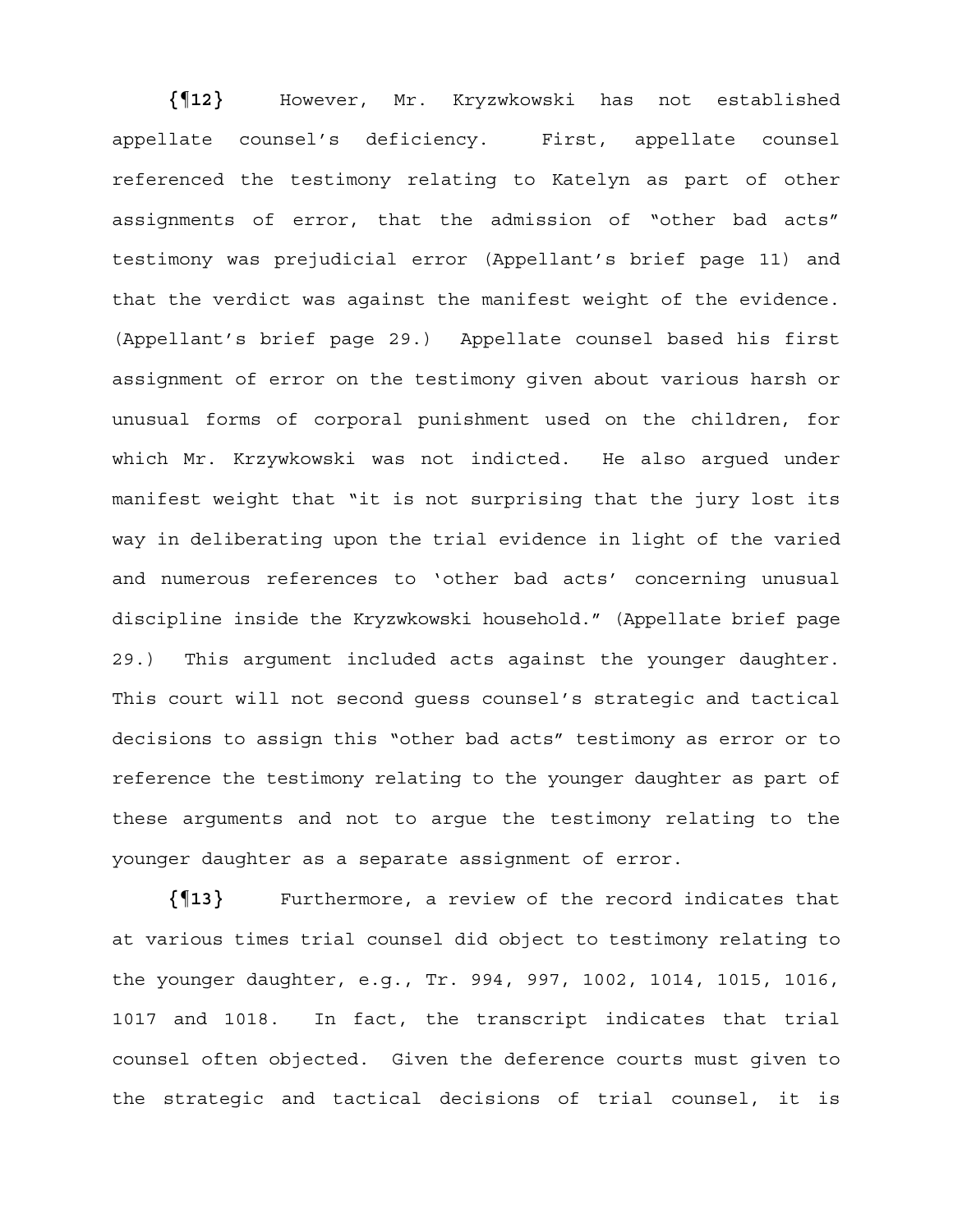understandable why appellate counsel would not want to pose an argument micro-analyzing trial counsel's objections.

**{¶14}** Next, the foster mothers of the children gave hearsay testimony of incidents of sexual abuse which the Krzywkowski children related to them: e.g., the older daughter told her foster mother that "[w]hen dad got mad at us, he would take his four fingers and stick them in Katie's private or poke us in the butt with toys and try to poke us in our privates with toys." (Tr. 1002-1003.) Mr. Krzywkowski now maintains that his appellate counsel should have argued that this was inadmissible, prejudicial hearsay.

**{¶15}** Appellate counsel argued eight assignments of error, including questioning the competency of the children to testify, the propriety of allowing a medical doctor to testify as an expert without allowing defense counsel to examine the records upon which he relied, the hearsay recitation of a social worker who did not participate in the diagnosis and treatment of the children, and permitting a social worker who had not examined or interviewed the children to testify. In evaluating possible arguments, appellate counsel would be able to foresee that the state would argue that the foster mothers' hearsay testimony would be admissible under Evid. R. 803(2), Excited utterance, or Evid. R. 803(4), Statements for purposes of medical diagnosis or treatment. The Specialized Alternative for Family and Youth Agency placed the children; it is apparent that the children were damaged goods and were placed as part of a healing treatment. What the children told the foster mothers was used in diagnosing and treating the children. As to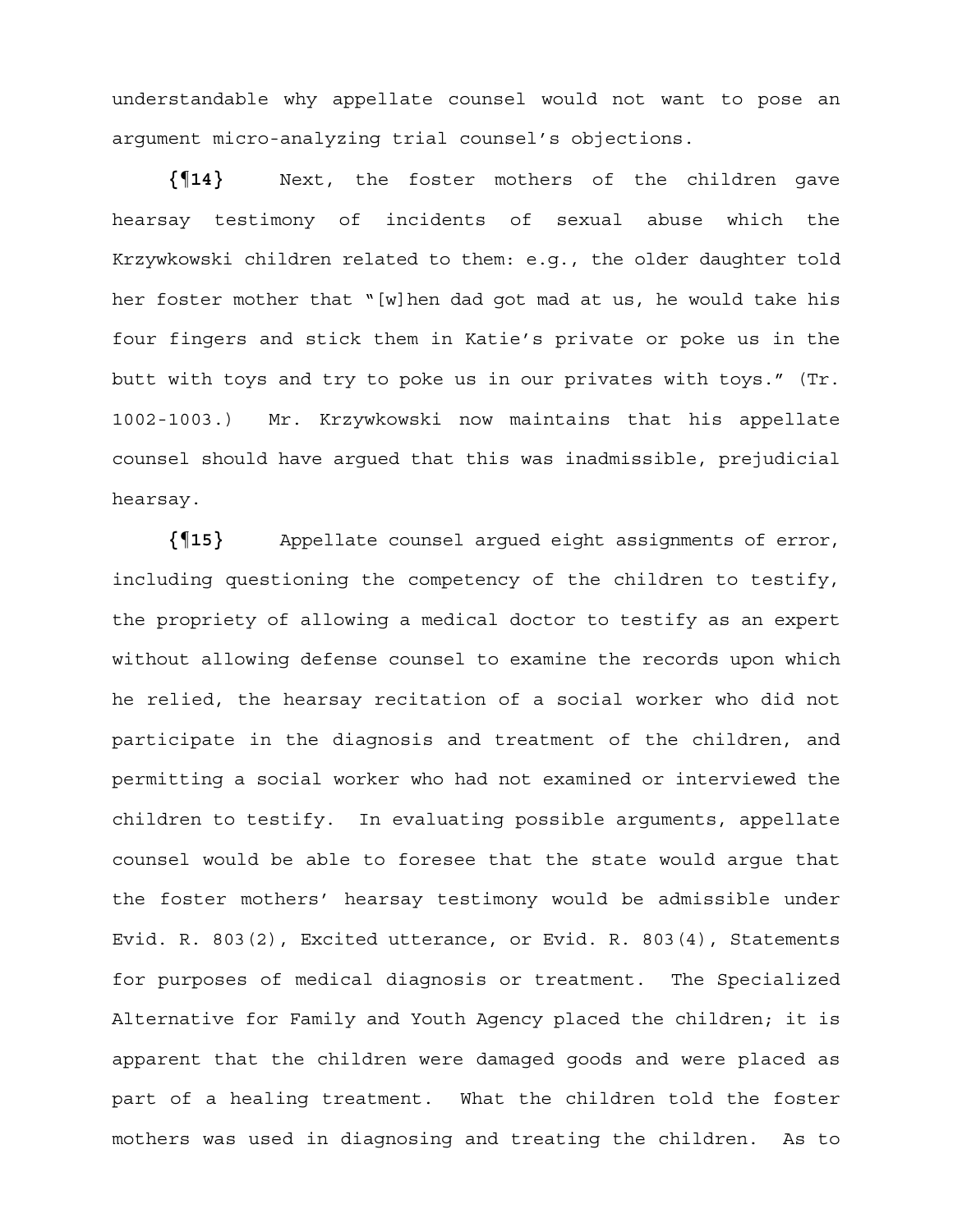the excited utterance exception to the hearsay rule see, *State v. Smith* (1986), 34 Ohio App.3d 180, 517 N.E.2d 933; *State v. Wagner* (1986), 30 Ohio App.3d 261, 508 N.E.2d 164; and *State v. Fowler* (1985), 27 Ohio App.3d 149, 500 N.E.2d 390. Again, this court will not second guess appellate counsel's strategic and tactical decisions to argue the above points and not the hearsay testimony of the foster mothers.

**{¶16}** Mr. Kryzwkowski also asserts that his appellate counsel should have argued sufficiency of the evidence. But appellate counsel did argue the manifest weight of the evidence. "[I]n determining that the judgment was not against the manifest weight of the evidence, this court was required to go beyond the question of law which a claim of insufficiency of the evidence would present and examine the broader issues of credibility, etc. Appellate counsel did not, therefore, violate any essential duty to applicant nor was applicant prejudiced by the absence of an assignment of error asserting insufficiency of the evidence." *State v. Dines* (Nov. 1, 1990), Cuyahoga App. No. 57661, reopening disallowed (May 26, 1994), Motion Nos. 43617, 42620, 42628 and 48243 (Slip op. At pg. 8) and *State v. Jones* (Sept. 25, 1997), Cuyahoga App. No. 71178, reopening disallowed (Mar. 24, 1998), Motion No. 90600.

**{¶17}** Mr. Krzywkowski's final contention is that appellate counsel should have federalized all of the assignments of error and supported them with certain federal cases. This court has already ruled that because the Supreme Court of Ohio rejected this argument when Mr. Krzywkowski sought to appeal this case further, res